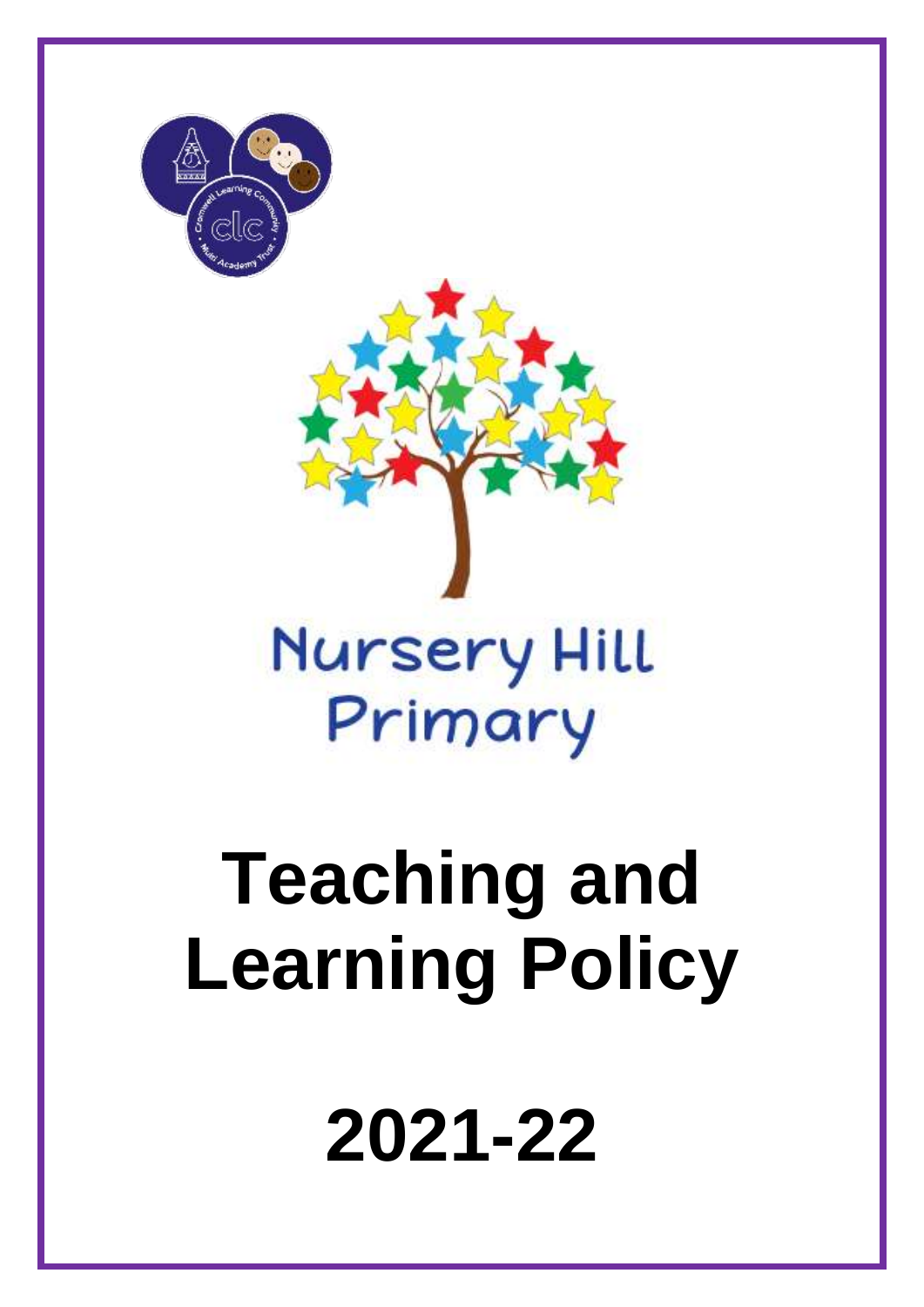#### RATIONALE

We recognise that our children learn most effectively in an environment where they feel secure and their attainment and progress is personalised to their needs. The quality, effectiveness and consistently high level of pupil learning and achievement critically depends upon the quality and effectiveness of the learning and teaching they receive. In order to maximise their potential and achieve the outcomes in the national curriculum and every child matters agenda, we will retain a sharp focus on our aims and work towards achieving them.

# **AIMS**

- To enable pupils to maximise their potential and raise standards through high quality teaching, which takes account of varying learning styles and the range of multiple intelligences.
- To develop in pupils the range of skills, abilities, knowledge and understanding necessary for active citizenship in the 21st Century, through a cross curricular approach.
- To provide learners with a broad and balanced curriculum in which they have opportunities to apply skills and learning to real life and cross-curricular content.
- To develop learners' knowledge of HOW to learn.
- To develop children as lifelong learners.
- To create an environment where children's self-confidence and self worth can be developed.
- Wherever possible, cross-curricular should be made in each lesson, to match the cross-curricular topic overview completed half termly.

# **Learning and Teaching at Nursery Hill Primary**

The delivery of the curriculum is organised by year group and is directly linked to the National curriculum aims for each year group at each phase of the primary school.

# **In lessons taught at Nursery Hill Primary there will be evidence of the following:**

- Clear learning objectives/ WALTS and S.C/ WILFS are displayed, referred to and shared with children.
- Effective planning for the lesson linked to the National Curriculum 2014.
- Staff will make use of mini plenaries throughout the lesson, where they will revisit the learning objectives with the children and make an assessment of the lesson taught. It will also stretch and extend the children's understanding towards greater depth.
- Each part of the lesson has a clear purpose to ensure good pace.
- AfL should be ongoing throughout the lesson (not as an 'add on') this will help to inform the planning and teaching of subsequent lessons. This should include:
	- o Differentiated questioning (whiteboard activities, hands up etc).
	- o Work completed.
	- o Assessment and Feedback policy.
	- o Self/peer assessment
	- o Individual targets and one page profiles
	- o Feedback policy
	- o Marking Policy
	- o Mini plenaries.
- Effective speaking and listening is an integral part of all lessons (including appropriate and effective use of talk partners, verbal tennis, group discussions etc).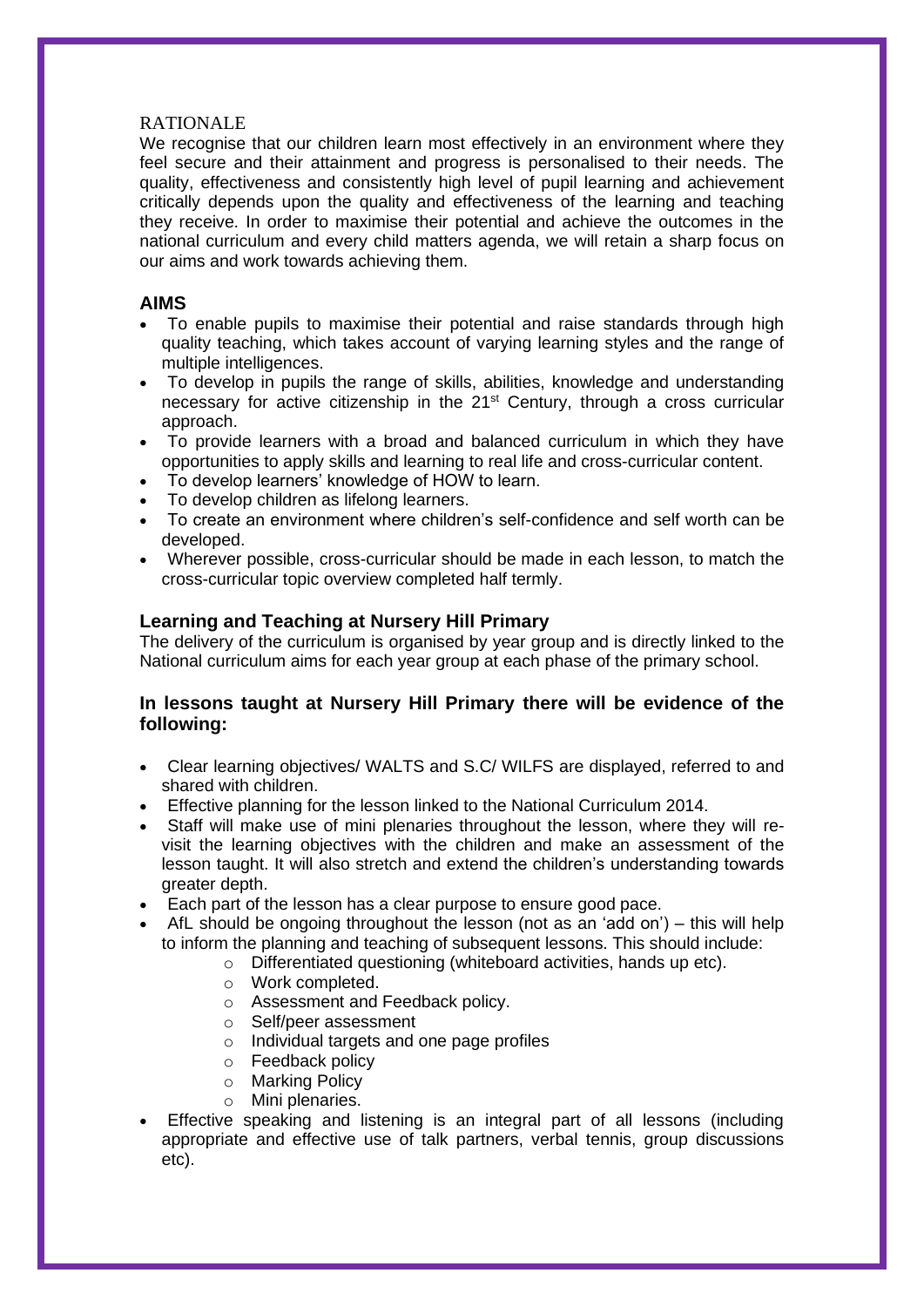- Independent learning is evident (through being differentiated according to the child's needs, resources readily available, working walls used appropriately).
- Good positive classroom management.
- Stimulating and not overbearing classroom environment
- Differentiated tasks according to ability in each lesson. This will include scaffolding, resources and support.
- Differentiated groups clearly evident in the classroom where appropriate.
- Direct teaching of groups
- Use of prior attainment and data analysis
- High expectations of the children.
- Choice and challenge in lessons.
- Effective use of teaching assistants(who will work with a different group each day)
- Homework tasks.
- Effective marking using the feedback policy.
- Effective use of ICT, where appropriate.
- Wherever possible in lessons, cross-curricular links will be made.

We set high expectations for all pupils, to deliver a curriculum which gives all pupils the chance to realise their full potential and monitor by ethnicity, gender, more able, SEND, FSM, EAL, PP and EVER6.

All children in school are tracked to ensure that programmes of work are modified appropriately.

# **Learning and Teaching in the Foundation Stage**

Learning takes place inside and outside the classroom, allowing for large and small scale exploration of ideas. High quality play resourced by an excellent environment **must** underpin learning. There is a balance between child initiated and adult led learning. Children are encouraged to initiate their own learning where teachers will carefully observe and know when to skilfully intervene.

First hand quality experiences which engage all of their senses will contribute to deep level learning.

The environment is well organised and resourced to enable children to develop independence and initiate their own learning. Teachers must allow children to work uninterrupted at their own pace without imposing a ceiling on

the possible outcomes. The eye of the practitioner should be well trained to know when to support learning and when to challenge learning.

There are 7 areas of learning which form the basis of teacher and learning in the foundation stage.

Prime areas are:

- Personal, Social and Emotional Development.
- Communication and Language
- Physical Development

Specific areas are:

- **Mathematics**
- Understanding the World.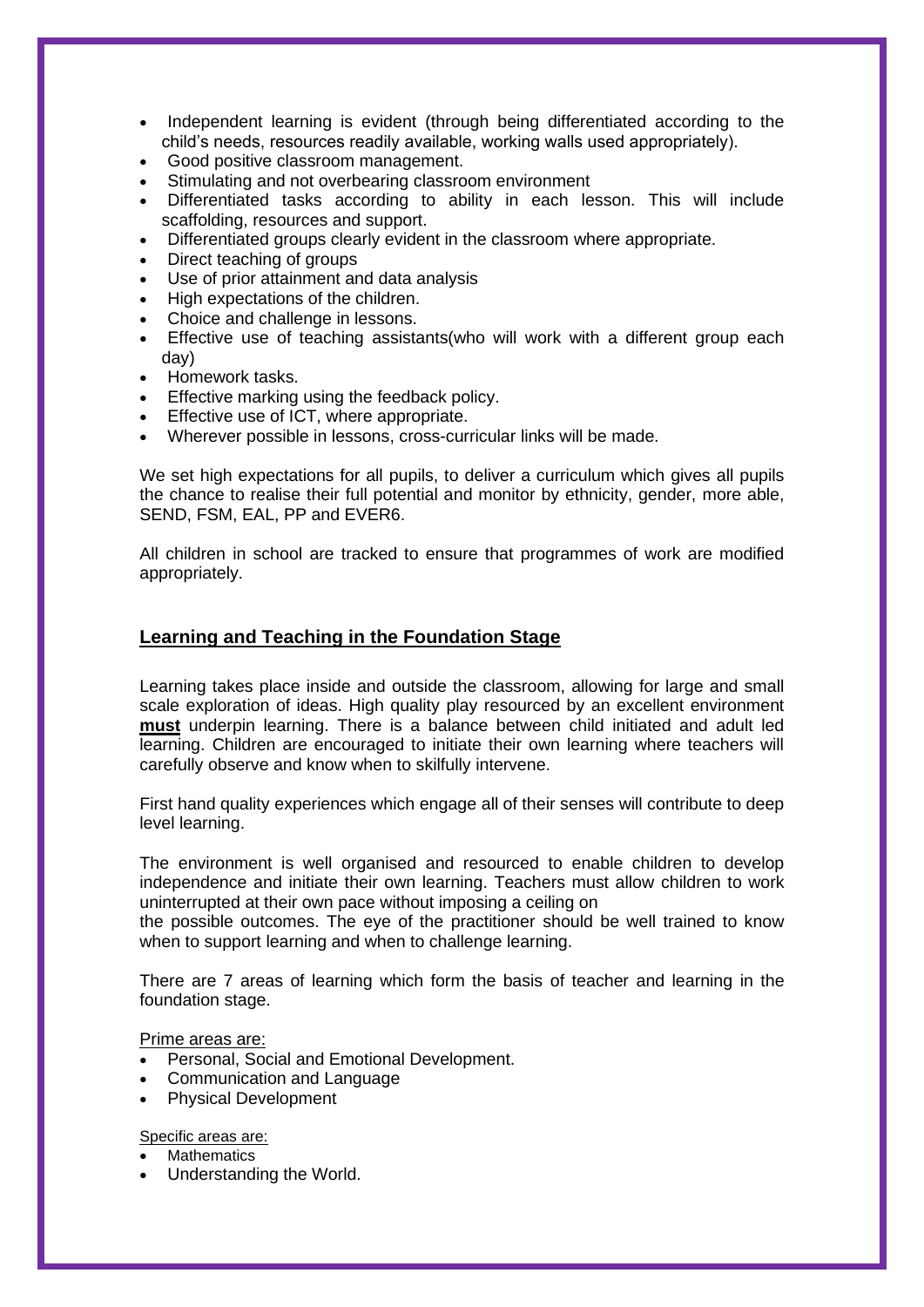- Literacy
- Expressive Arts and Design

These areas are taught though topics and are integrated wherever possible. In fact it is often the case that several areas of learning will take place in a well planned experience. The importance of child initiated free flow play is not undermined. Planning is based on what observations tell us about how children are developing and what they need to excel.

#### **Role of the learning support assistant.**

Practitioners work as part of a team and all have high expectations in all that they do. All practitioners are involved in making observations of children and contributing to the planning.

#### **Organisation of groups**

We are acutely aware that a small minority of our children will arrive at school with little pre-school experience as well as EAL needs. To this end we have placed a great emphasis on the adult child relationship. We seek to maintain a teacher and teaching assistant in our EYFS class. The adults who teach in EYFS will pay close attention to developing a secure, warm and positive relationship with the child and the parent. If there are any concerns about any child at risk of under achievement, this will be monitored and the appropriate support put into place within a time frame.

#### **Assessment**

Children in the foundation stage are assessed against The Early Years Outcomes through Classroom Monitor. Information for these profiles are collected in digital learning journeys. The learning journeys contain detailed information on each child's learning within the foundation stage, their achievements, attainment and next steps that practitioners will do to help learning and development progress.

# **Transition from Reception to Year 1**

In order to give children a positive experience of transition from reception to year 1 and to promote continuity in learning, the period of transition will be based on the needs of the cohort. A move to more formal curriculum will take place in the latter half of the summer term in reception.

# **Learning and teaching – Key Stage 1 and 2**

Children in these phases will be taught formal curriculum according to the programmes of studies in the National Curriculum 2014.

# **Time allocations**

- The children are taught Maths and English on a daily basis.
- There is a daily session of Phonics or Basic skills/GPS (depending on needs of the children).
- Reading is taught every day.
- SMSC and Music are taught weekly, with MFL in KS2.
- All other subjects will be taught through half termly topics and may be 'blocked' on the timetable if this is more appropriate eg: Science and KUW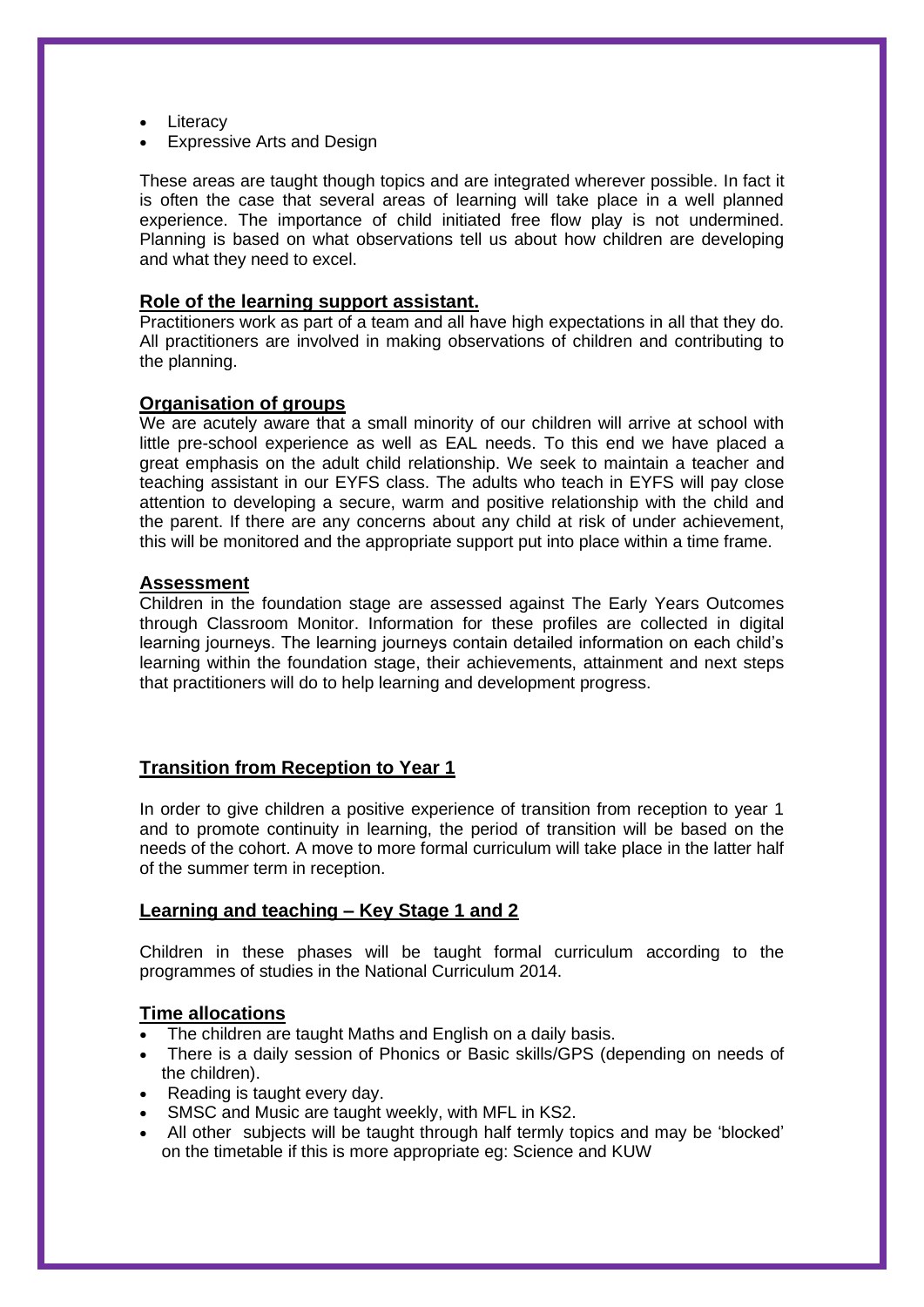#### **Cross Curriculum**

Our aim at Nursery Hill Primary is to develop a modern, world-class curriculum that will inspire and challenge all learners and prepare them for the future. To have every single child buzzing with the excitement of learning, feeling successful, growing in confidence and developing as an active and responsible citizen.

#### **Mastery Approach**

Nursery Hill Primary has adopted the Maths and English Mastery approach to teaching and learning. Mastery is a journey and long-term goal, achieved through exploration, clarification practice and application over time.

**Maths Mastery Approach** is an engaging and accessible style of maths teaching, inspired by Singapore and Shanghai. The approach enhances mathematical understanding, enjoyment and achievement for every child. This programme pulls together many established ideas and methods into one rigorous teaching approach.

Children are encouraged to physically represent mathematical concepts. Objects and pictures are used to demonstrate and visualise abstract ideas, alongside numbers and symbols.

Mathematical concepts are explored in a variety of representations and problem solving contexts to give pupils a richer and deeper learning experience.

**English Mastery Approach** is an English curriculum taught through immersion in a high quality text to develop young learners who have fluency and depth of understanding in a range of reading writing, grammar and punctuation skills. The principles of a mastery curriculum are that all pupils keep up with the pace of the learning and gaps are addressed immediately so that no pupil falls behind. Instead of the teacher trying to teach five different lessons at once and personalise the learning for thirty different pupils, teaching for mastery means that all pupils are taught together as a whole class through a highly tuned teaching approach.

For each year group, the Mastery English curriculum is built around six high quality, whole class texts which the class spend time exploring and enjoying. The texts are carefully chosen and are typically a classic, a novel linked to their topic or a contemporary children's author, perhaps to appeal to that particular class. Every single pupil experiences reading and engaging with high quality literature by holding a copy of the book and sharing the teacher's passion for reading. The children read the whole text through individual and shared reading, which means that everyone can enjoy the reading experience and they can keep up with the book. The interesting thing with this approach is that the reading comprehension, grammar, punctuation and technical writing skills are completely embedded into the whole class teaching approach and taught in the context of the whole class text.

# **Organisation of groups**

Teachers are expected to use a variety of grouping to cater for the different styles of learner. These comprise of:

- Working independently.
- Paired work.
- Ability groups.
- Mixed ability groups.
- Whole class.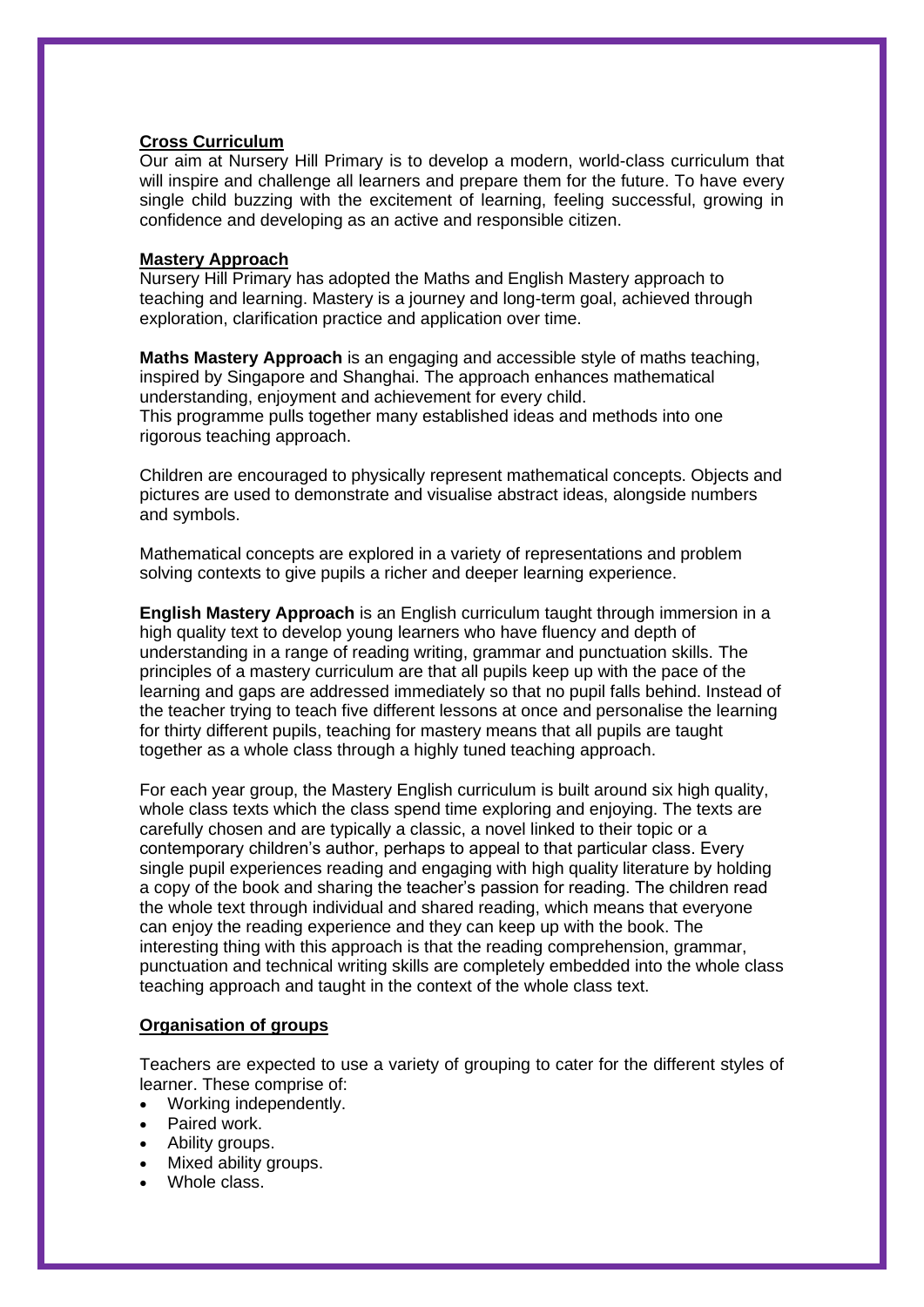# **Roles of the Teaching Assistant (TA)**

- TAs will support the teacher in planning, assessment (including classroom monitor where applicable) and classroom management.
- TAs support the children through AfL, individual or group teaching.

#### **Planning in KS1 and 2**

Each teacher is responsible for their own planning. Advice and help from subject leaders will be available to support teachers with specific knowledge and skills. All planning is stored on the ICT system in the shared area.

#### **Learning Objectives and Success Criteria**

- Learning Objectives (WALT (KS1) or L.O.(KS2)) must begin with 'To understand…' or 'I know…' and state what the children are learning in that lesson.
- Success Criteria (WILF (KS1) or SC (KS2)) will either be a sentence or bullet points explaining how the LO will be met and shared with the children (if needed transferred to books)
- For KS1 and those children who need support in KS2 the LO and SC should be on sticky labels and stuck into their books prior to the lesson.

# **Speaking and Listening**

In order to raise the standards in speaking and listening opportunities should be planned for across the curriculum.

#### **ICT**

Teachers must make effective use of ICT in all lessons, without heavy reliance on one method. Planning should show uses of the interactive whiteboard, visualiser, use of Internet, DVD's for visual Literacy, recording equipment, taking photographs and filming for hands on experience.

#### **Mini Plenaries**

Teacher will, as part of good practice, engage in mini plenaries as and when needed to clarify and misconceptions the children may have. This is highly dependent upon the teacher's use of assessment for learning.

#### **Differentiation**

In order for every child to make progress within a lesson, teachers must ensure that work is differentiated and pitched at the right level.

Differentiation can be achieved through adapting the task through the challenges, pupil outcome, teacher input, questioning and through resources. Pupils can be arranged in ability or mixed ability groupings, peer tutoring partners, which can also aid differentiation.

# **Role of the parents**

We believe that parents have a fundamental role to play in helping children to learn. We inform parents about what and how their children are learning by:

- Holding expectations meeting at the start of the term.
- Holding regular parents' evenings to explain our school strategies for teaching the curriculum.
- Sending annual reports to parents in which we explain the progress made by each child and how they can improve further.
- Explaining to parents how they can support their children with homework.